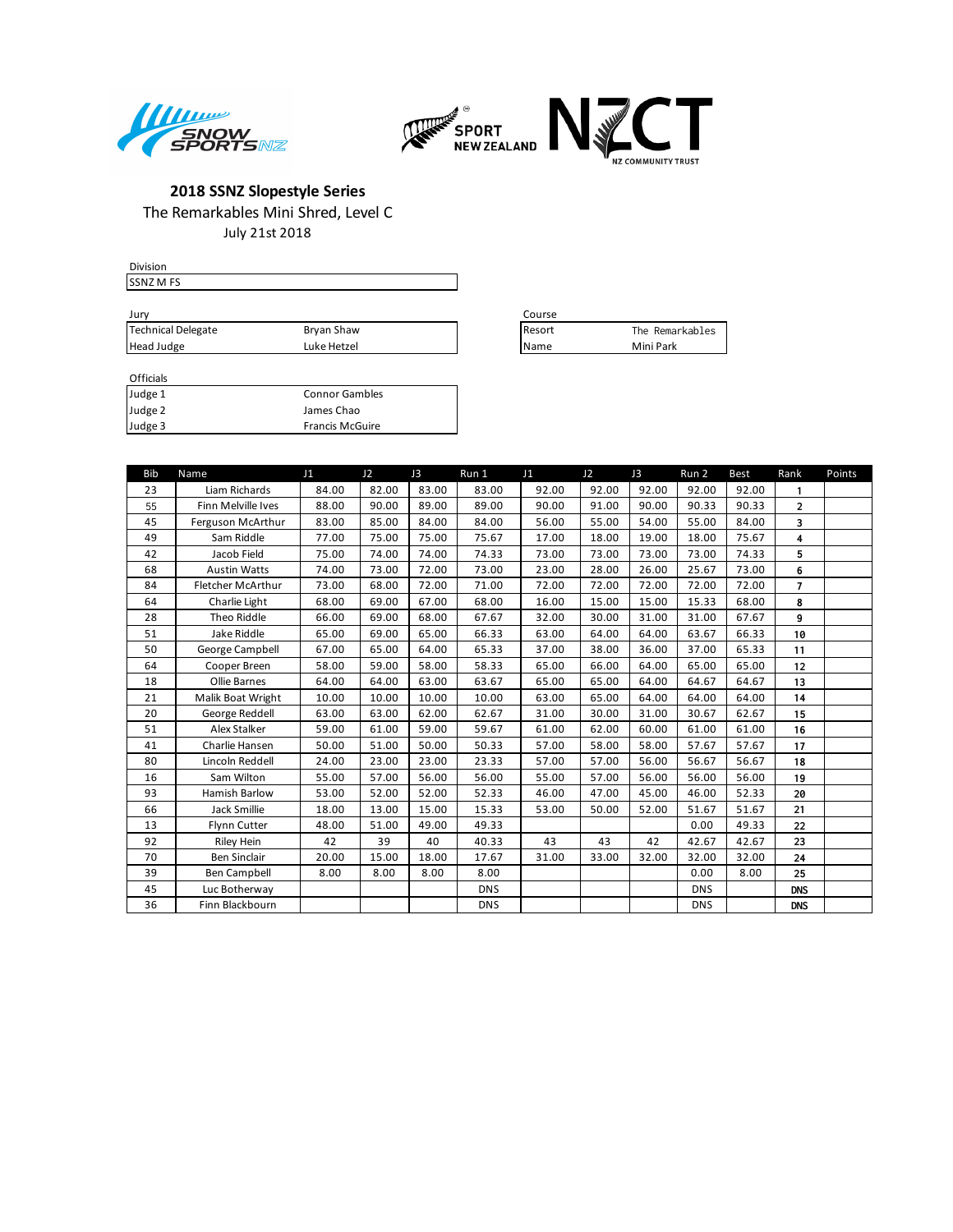



July 21st 2018

| <b>Division</b>    |             |                 |                 |
|--------------------|-------------|-----------------|-----------------|
| <b>SSNZFFS</b>     |             |                 |                 |
|                    |             |                 |                 |
| Jurv               |             | Course          |                 |
| Technical Delegate | Bryan Shaw  | <b>I</b> Resort | The Remarkables |
| Head Judge         | Luke Hetzel | <b>IName</b>    | Mini Park       |

| Course |                 |
|--------|-----------------|
| Resort | The Remarkables |
| Name   | Mini Park       |

| ------- |                        |
|---------|------------------------|
| Judge 1 | <b>Connor Gambles</b>  |
| Judge 2 | James Chao             |
| Judge 3 | <b>Francis McGuire</b> |

| <b>Bib</b> | Name                  | J1    | J2    | J3    | Run 1 | J1    | J2    | J3    | Run 2 | <b>Best</b> | Rank           | Points |
|------------|-----------------------|-------|-------|-------|-------|-------|-------|-------|-------|-------------|----------------|--------|
| 82         | <b>Charlotte Muir</b> | 80.00 | 82.00 | 81.00 | 81.00 | 81.00 | 80.00 | 79.00 | 80.00 | 81.00       | $\mathbf{1}$   |        |
| 16         | Ella Miles            | 78.00 | 80.00 | 79.00 | 79.00 | 24.00 | 23.00 | 24.00 | 23.67 | 79.00       | $\overline{2}$ |        |
| 19         | Olivia Hein           | 71.00 | 75.00 | 72.00 | 72.67 | 75.00 | 76.00 | 74.00 | 75.00 | 75.00       | 3              |        |
| 57         | <b>Bella Maroszek</b> | 74.00 | 73.00 | 72.00 | 73.00 | 52.00 | 51.00 | 50.00 | 51.00 | 73.00       | 4              |        |
| 53         | Silvia Trotter        | 70.00 | 69.00 | 69.00 | 69.33 | 72.00 | 70.00 | 71.00 | 71.00 | 71.00       | 5              |        |
| 35         | Zora Legnavsky        | 67.00 | 71.00 | 69.00 | 69.00 | 65.00 | 67.00 | 66.00 | 66.00 | 69.00       | 6              |        |
| 61         | Charlotte Humpureys   | 62.00 | 65.00 | 62.00 | 63.00 | 58.00 | 60.00 | 57.00 | 58.33 | 63.00       | $\overline{7}$ |        |
| 10         | Armarni Souness       | 62.00 | 61.00 | 60.00 | 61.00 | 62.00 | 61.00 | 61.00 | 61.33 | 61.33       | 8              |        |
| 52         | Jessica Downer        | 60.00 | 62.00 | 60.00 | 60.67 | 15.00 | 15.00 | 15.00 | 15.00 | 60.67       | 9              |        |
| 30         | Madeleine Disbrowe    | 58.00 | 59.00 | 59.00 | 58.67 | 59.00 | 60.00 | 60.00 | 59.67 | 59.67       | 10             |        |
| 15         | Mara Bentley          | 57.00 | 58.00 | 57.00 | 57.33 | 51.00 | 50.00 | 51.00 | 50.67 | 57.33       | 11             |        |
| 22         | Violet Smillie        | 51.00 | 52.00 | 52.00 | 51.67 | 52.00 | 53.00 | 53.00 | 52.67 | 52.67       | 12             |        |
| 24         | Taylor Breen          | 29.00 | 30.00 | 28.00 | 29.00 | 50.00 | 50.00 | 50.00 | 50.00 | 50.00       | 13             |        |
| 32         | Anais Souness         |       |       |       | 0.00  | 42.00 | 40.00 | 40.00 | 40.67 | 40.67       | 14             |        |
|            |                       |       |       |       |       |       |       |       |       |             |                |        |
|            |                       |       |       |       |       |       |       |       |       |             |                |        |
|            |                       |       |       |       |       |       |       |       |       |             |                |        |
|            |                       |       |       |       |       |       |       |       |       |             |                |        |
|            |                       |       |       |       |       |       |       |       |       |             |                |        |
|            |                       |       |       |       |       |       |       |       |       |             |                |        |
|            |                       |       |       |       |       |       |       |       |       |             |                |        |
|            |                       |       |       |       |       |       |       |       |       |             |                |        |
|            |                       |       |       |       |       |       |       |       |       |             |                |        |
|            |                       |       |       |       |       |       |       |       |       |             |                |        |
|            |                       |       |       |       |       |       |       |       |       |             |                |        |
|            |                       |       |       |       |       |       |       |       |       |             |                |        |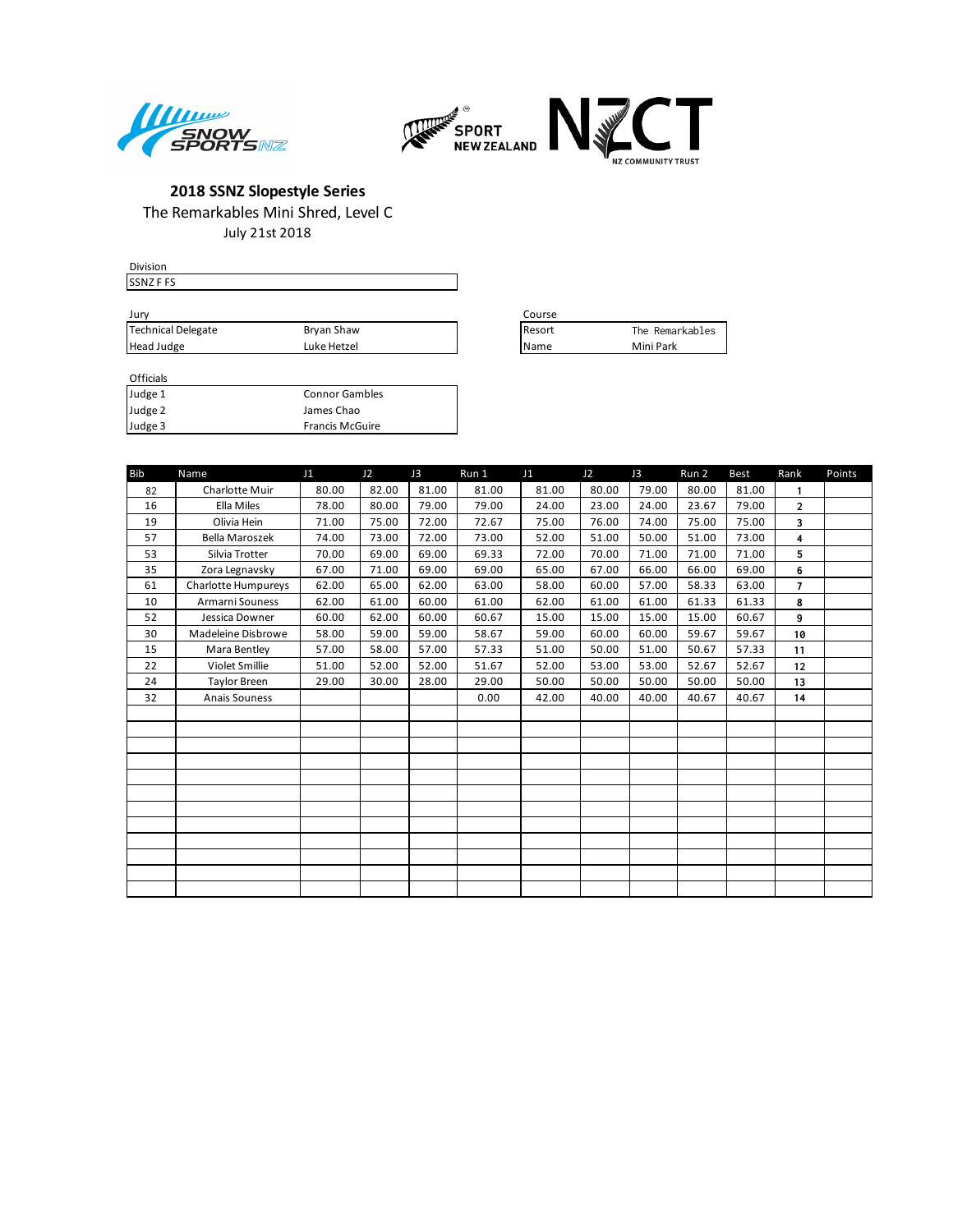



July 21st 2018

| <b>Division</b>    |             |                 |                 |
|--------------------|-------------|-----------------|-----------------|
| <b>SSNZ M SB</b>   |             |                 |                 |
|                    |             |                 |                 |
| Jury               |             | Course          |                 |
| Technical Delegate | Bryan Shaw  | <b>I</b> Resort | The Remarkables |
| Head Judge         | Luke Hetzel | <b>I</b> Name   | Mini Park       |
|                    |             |                 |                 |

| Course |                 |
|--------|-----------------|
| Resort | The Remarkables |
| Name   | Mini Park       |

| <b>Bib</b> | Name                | J1    | J2    | J3    | Run 1 | J1    | J2    | J3    | Run 2 | <b>Best</b> | Rank           | Points |
|------------|---------------------|-------|-------|-------|-------|-------|-------|-------|-------|-------------|----------------|--------|
| 97         | Cam Melville Ives   | 93.00 | 93.00 | 92.00 | 92.67 | 74.00 | 73.00 | 74.00 | 73.67 | 92.67       | 1              |        |
| 25         | Txema Mazet Brown   | 87.00 | 87.00 | 85.00 | 86.33 | 22.00 | 22.00 | 22.00 | 22.00 | 86.33       | $\overline{2}$ |        |
| 8          | Joshua Li           | 82.00 | 81.00 | 79.00 | 80.67 | 84.00 | 85.00 | 85.00 | 84.67 | 84.67       | 3              |        |
| 47         | Seth Carleton       | 33.00 | 31.00 | 32.00 | 32.00 | 78.00 | 79.00 | 80.00 | 79.00 | 79.00       | 4              |        |
| 62         | <b>Toby Simpson</b> | 80.00 | 78.00 | 78.00 | 78.67 | 64.00 | 63.00 | 64.00 | 63.67 | 78.67       | 5              |        |
| 5          | Leeto Hughes        | 24.00 | 23.00 | 24.00 | 23.67 | 69.00 | 69.00 | 69.00 | 69.00 | 69.00       | 6              |        |
| 95         | Eli Hughes          | 32.00 | 32.00 | 31.00 | 31.67 | 67.00 | 69.00 | 68.00 | 68.00 | 68.00       | $\overline{7}$ |        |
| 59         | Cooper Maroszek     | 54.00 | 54.00 | 52.00 | 53.33 | 67.00 | 67.00 | 67.00 | 67.00 | 67.00       | 8              |        |
| 46         | Jalen Carleton      | 29.00 | 29.00 | 28.00 | 28.67 | 67.00 | 66.00 | 67.00 | 66.67 | 66.67       | 9              |        |
| 65         | Austin de Leeuw     | 60.00 | 60.00 | 59.00 | 59.67 | 66.00 | 65.00 | 64.00 | 65.00 | 65.00       | 10             |        |
| 31         | Milo Hyndman        | 22.00 | 22.00 | 22.00 | 22.00 | 54.00 | 53.00 | 53.00 | 53.33 | 53.33       | 11             |        |
| 10         | Flynn Hibbett       | 38.00 | 36.00 | 37.00 | 37.00 | 22.00 | 28.00 | 25.00 | 25.00 | 37.00       | 12             |        |
| 63         | Jayden Spence       | 36.00 | 37.00 | 35.00 | 36.00 |       |       |       | 0.00  | 36.00       | 13             |        |
| 36         | Noah White          | 35.00 | 35.00 | 36.00 | 35.33 | 33.00 | 29.00 | 34.00 | 32.00 | 35.33       | 14             |        |
| 38         | Otis Clarborough    | 33.00 | 33.00 | 32.00 | 32.67 |       |       |       | 0.00  | 32.67       | 15             |        |
|            |                     |       |       |       |       |       |       |       |       |             |                |        |
|            |                     |       |       |       |       |       |       |       |       |             |                |        |
|            |                     |       |       |       |       |       |       |       |       |             |                |        |
|            |                     |       |       |       |       |       |       |       |       |             |                |        |
|            |                     |       |       |       |       |       |       |       |       |             |                |        |
|            |                     |       |       |       |       |       |       |       |       |             |                |        |
|            |                     |       |       |       |       |       |       |       |       |             |                |        |
|            |                     |       |       |       |       |       |       |       |       |             |                |        |
|            |                     |       |       |       |       |       |       |       |       |             |                |        |
|            |                     |       |       |       |       |       |       |       |       |             |                |        |
|            |                     |       |       |       |       |       |       |       |       |             |                |        |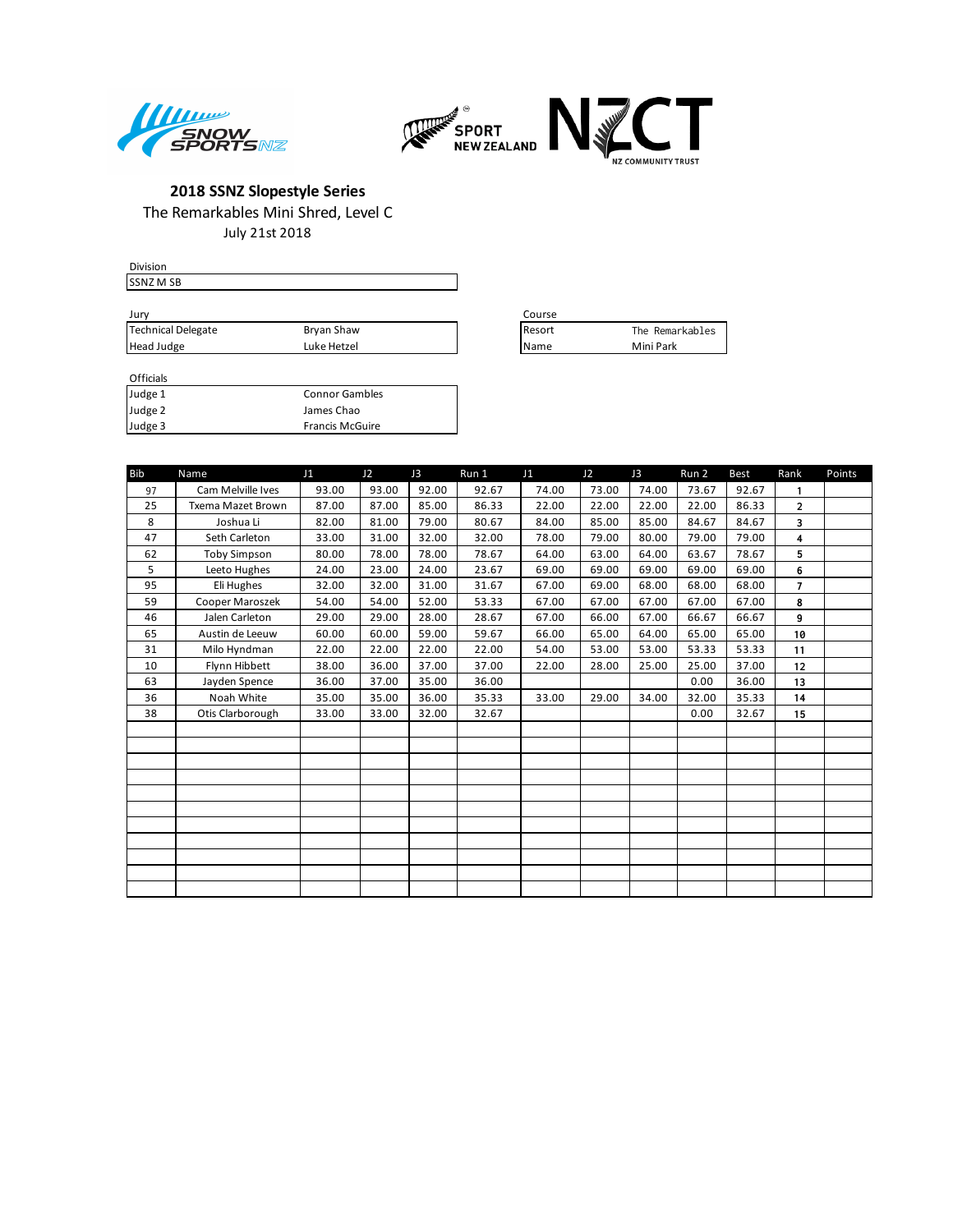



July 21st 2018

| <b>Division</b>    |             |                 |                 |
|--------------------|-------------|-----------------|-----------------|
| SSNZ F SB          |             |                 |                 |
|                    |             |                 |                 |
| Jury               |             | Course          |                 |
| Technical Delegate | Bryan Shaw  | <b>I</b> Resort | The Remarkables |
| Head Judge         | Luke Hetzel | l Name          | Mini Park       |

| Course       |                 |
|--------------|-----------------|
| Resort       | The Remarkables |
| <b>IName</b> | Mini Park       |

| ------- |                        |
|---------|------------------------|
| Judge 1 | <b>Connor Gambles</b>  |
| Judge 2 | James Chao             |
| Judge 3 | <b>Francis McGuire</b> |

| <b>Bib</b> | Name                 | J1    | J2    | J3    | Run 1 | J1    | J2    | J3    | Run 2 | Best  | Rank           | Points |
|------------|----------------------|-------|-------|-------|-------|-------|-------|-------|-------|-------|----------------|--------|
| 48         | <b>Brooke Hansen</b> | 72.00 | 70.00 | 70.00 | 70.67 | 25.00 | 26.00 | 24.00 | 25.00 | 70.67 | $\mathbf{1}$   |        |
| 33         | Eliana Collins       | 64.00 | 65.00 | 64.00 | 64.33 | 69.00 | 69.00 | 69.00 | 69.00 | 69.00 | $\overline{2}$ |        |
| 40         | Ava Beer             | 67.00 | 69.00 | 69.00 | 68.33 | 63.00 | 67.00 | 67.00 | 65.67 | 68.33 | 3              |        |
| 17         | Emma Campbell        | 53.00 | 51.00 | 51.00 | 51.67 | 51.00 | 47.00 | 47.00 | 48.33 | 51.67 | 4              |        |
| 39         | Erin Bonnar          | 45.00 | 45.00 | 42.00 | 44.00 | 27.00 | 20.00 | 25.00 | 24.00 | 44.00 | 5              |        |
| 48         | Scarlett Blundell    | 22.00 | 21.00 | 20.00 | 21.00 | 24.00 | 23.00 | 24.00 | 23.67 | 23.67 | 6              |        |
|            |                      |       |       |       |       |       |       |       |       |       |                |        |
|            |                      |       |       |       |       |       |       |       |       |       |                |        |
|            |                      |       |       |       |       |       |       |       |       |       |                |        |
|            |                      |       |       |       |       |       |       |       |       |       |                |        |
|            |                      |       |       |       |       |       |       |       |       |       |                |        |
|            |                      |       |       |       |       |       |       |       |       |       |                |        |
|            |                      |       |       |       |       |       |       |       |       |       |                |        |
|            |                      |       |       |       |       |       |       |       |       |       |                |        |
|            |                      |       |       |       |       |       |       |       |       |       |                |        |
|            |                      |       |       |       |       |       |       |       |       |       |                |        |
|            |                      |       |       |       |       |       |       |       |       |       |                |        |
|            |                      |       |       |       |       |       |       |       |       |       |                |        |
|            |                      |       |       |       |       |       |       |       |       |       |                |        |
|            |                      |       |       |       |       |       |       |       |       |       |                |        |
|            |                      |       |       |       |       |       |       |       |       |       |                |        |
|            |                      |       |       |       |       |       |       |       |       |       |                |        |
|            |                      |       |       |       |       |       |       |       |       |       |                |        |
|            |                      |       |       |       |       |       |       |       |       |       |                |        |
|            |                      |       |       |       |       |       |       |       |       |       |                |        |
|            |                      |       |       |       |       |       |       |       |       |       |                |        |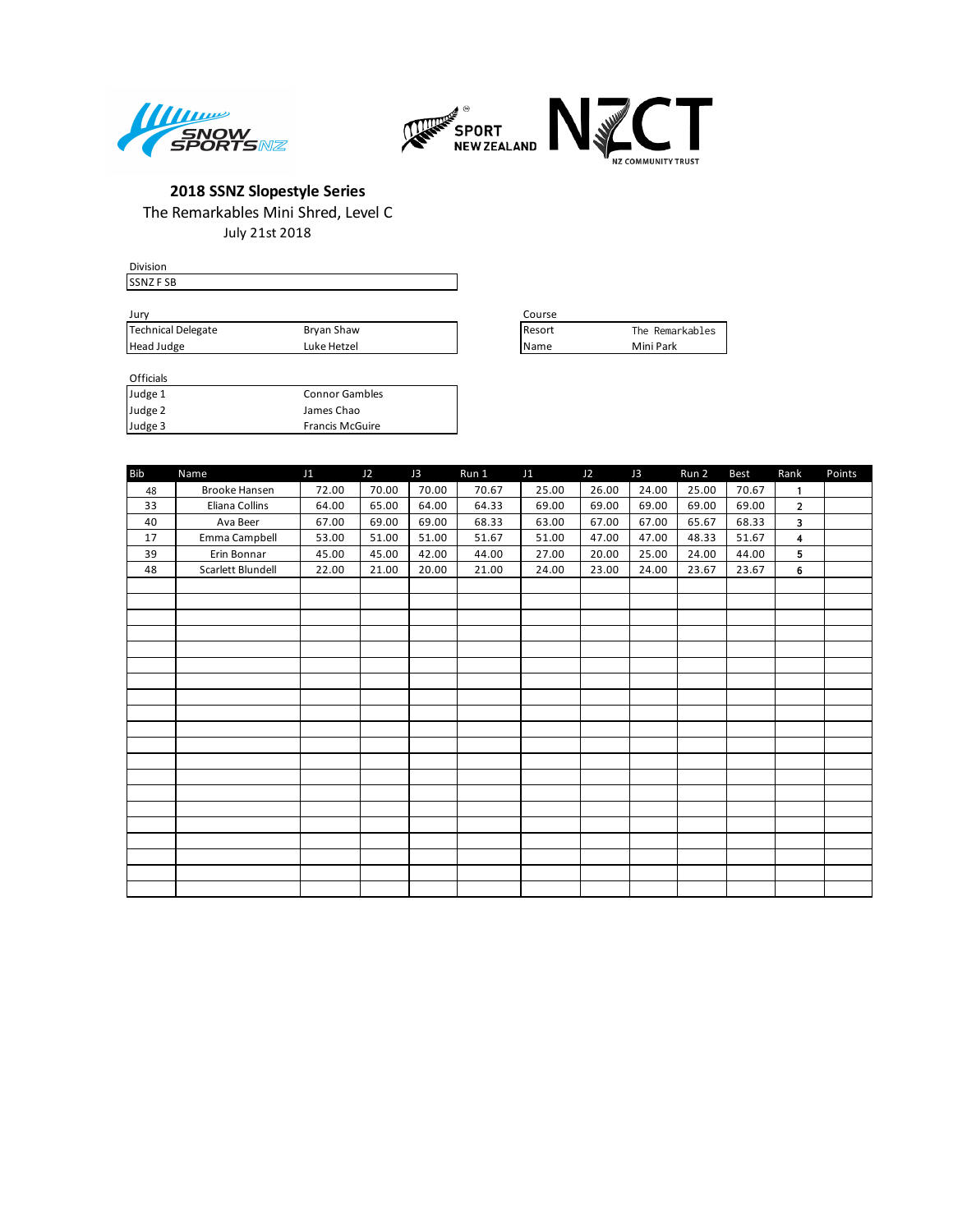



July 21st 2018

|             | Course          |                 |
|-------------|-----------------|-----------------|
| Bryan Shaw  | <b>I</b> Resort | The Remarkables |
| Luke Hetzel | <b>I</b> Name   | Mini Park       |
|             |                 |                 |

| Course         |                 |
|----------------|-----------------|
| <b>IResort</b> | The Remarkables |
| <b>IName</b>   | Mini Park       |

#### Officials<br>Judge 1 Connor Gambles **Judge 2** James Chao

Judge 3 Francis McGuire

| <b>Bib</b> | Name                 | J <sub>1</sub> | J2    | J3    | Run 1      | J <sub>1</sub> | J2    | J3    | Run 2      | <b>Best</b> | Rank                    | Points |
|------------|----------------------|----------------|-------|-------|------------|----------------|-------|-------|------------|-------------|-------------------------|--------|
| 55         | Finn Melville Ives   | 88.00          | 90.00 | 89.00 | 89.00      | 90.00          | 91.00 | 90.00 | 90.33      | 90.33       | $\mathbf{1}$            |        |
| 45         | Ferguson McArthur    | 83.00          | 85.00 | 84.00 | 84.00      | 56.00          | 55.00 | 54.00 | 55.00      | 84.00       | $\overline{2}$          |        |
| 49         | Sam Riddle           | 77.00          | 75.00 | 75.00 | 75.67      | 17.00          | 18.00 | 19.00 | 18.00      | 75.67       | 3                       |        |
| 42         | Jacob Field          | 75.00          | 74.00 | 74.00 | 74.33      | 73.00          | 73.00 | 73.00 | 73.00      | 74.33       | $\overline{\mathbf{4}}$ |        |
| 68         | <b>Austin Watts</b>  | 74.00          | 73.00 | 72.00 | 73.00      | 23.00          | 28.00 | 26.00 | 25.67      | 73.00       | 5                       |        |
| 84         | Fletcher McArthur    | 73.00          | 68.00 | 72.00 | 71.00      | 72.00          | 72.00 | 72.00 | 72.00      | 72.00       | 6                       |        |
| 64         | Charlie Light        | 68.00          | 69.00 | 67.00 | 68.00      | 16.00          | 15.00 | 15.00 | 15.33      | 68.00       | $\overline{7}$          |        |
| 50         | George Campbell      | 67.00          | 65.00 | 64.00 | 65.33      | 37.00          | 38.00 | 36.00 | 37.00      | 65.33       | 8                       |        |
| 80         | Lincoln Reddell      | 24.00          | 23.00 | 23.00 | 23.33      | 57.00          | 57.00 | 56.00 | 56.67      | 56.67       | 9                       |        |
| 93         | <b>Hamish Barlow</b> | 53.00          | 52.00 | 52.00 | 52.33      | 46.00          | 47.00 | 45.00 | 46.00      | 52.33       | 10                      |        |
| 66         | Jack Smillie         | 18.00          | 13.00 | 15.00 | 15.33      | 53.00          | 50.00 | 52.00 | 51.67      | 51.67       | 11                      |        |
| 70         | <b>Ben Sinclair</b>  | 20.00          | 15.00 | 18.00 | 17.67      | 31.00          | 33.00 | 32.00 | 32.00      | 32.00       | 12                      |        |
| 39         | Ben Campbell         | 8.00           | 8.00  | 8.00  | 8.00       |                |       |       | 0.00       | 8.00        | 13                      |        |
| 45         | Luc Botherway        |                |       |       | <b>DNS</b> |                |       |       | <b>DNS</b> | <b>DNS</b>  | <b>DNS</b>              |        |
| 36         | Finn Blackbourn      |                |       |       | <b>DNS</b> |                |       |       | <b>DNS</b> | <b>DNS</b>  | <b>DNS</b>              |        |
|            |                      |                |       |       |            |                |       |       |            |             |                         |        |
|            |                      |                |       |       |            |                |       |       |            |             |                         |        |
|            |                      |                |       |       |            |                |       |       |            |             |                         |        |
|            |                      |                |       |       |            |                |       |       |            |             |                         |        |
|            |                      |                |       |       |            |                |       |       |            |             |                         |        |
|            |                      |                |       |       |            |                |       |       |            |             |                         |        |
|            |                      |                |       |       |            |                |       |       |            |             |                         |        |
|            |                      |                |       |       |            |                |       |       |            |             |                         |        |
|            |                      |                |       |       |            |                |       |       |            |             |                         |        |
|            |                      |                |       |       |            |                |       |       |            |             |                         |        |
|            |                      |                |       |       |            |                |       |       |            |             |                         |        |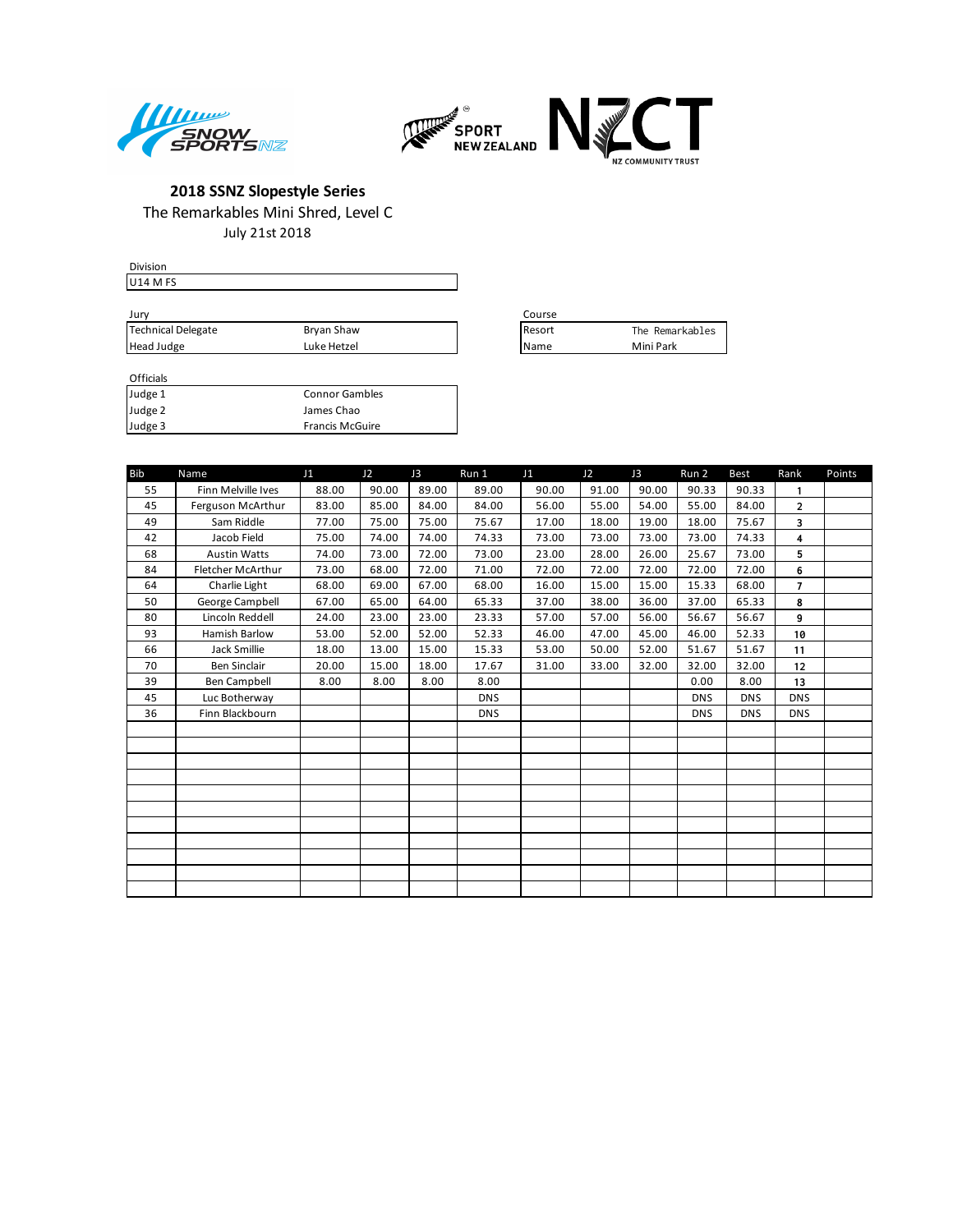



July 21st 2018

| <b>Division</b>                 |             |                 |                 |
|---------------------------------|-------------|-----------------|-----------------|
| U <sub>14</sub> F <sub>FS</sub> |             |                 |                 |
|                                 |             |                 |                 |
| Jury                            |             | Course          |                 |
| Technical Delegate              | Bryan Shaw  | <b>I</b> Resort | The Remarkables |
| Head Judge                      | Luke Hetzel | l Name          | Mini Park       |

| Course |                 |
|--------|-----------------|
| Resort | The Remarkables |
| Name   | Mini Park       |

### Officials<br>Judge 1 Connor Gambles

| Judge 2 | James Chao             |
|---------|------------------------|
| Judge 3 | <b>Francis McGuire</b> |

| <b>Bib</b> | Name                  | J1    | J2    | J3    | Run 1 | J1    | J2    | J3    | Run 2 | <b>Best</b> | Rank           | Points |
|------------|-----------------------|-------|-------|-------|-------|-------|-------|-------|-------|-------------|----------------|--------|
| 82         | Charlotte Muir        | 80.00 | 82.00 | 81.00 | 81.00 | 81.00 | 80.00 | 79.00 | 80.00 | 81.00       | $\mathbf{1}$   |        |
| 16         | Ella Miles            | 78.00 | 80.00 | 79.00 | 79.00 | 24.00 | 23.00 | 24.00 | 23.67 | 79.00       | $\overline{2}$ |        |
| 57         | <b>Bella Maroszek</b> | 74.00 | 73.00 | 72.00 | 73.00 | 52.00 | 51.00 | 50.00 | 51.00 | 73.00       | 3              |        |
| 53         | Silvia Trotter        | 70.00 | 69.00 | 69.00 | 69.33 | 72.00 | 70.00 | 71.00 | 71.00 | 71.00       | 4              |        |
| 10         | Armarni Souness       | 62.00 | 61.00 | 60.00 | 61.00 | 62.00 | 61.00 | 61.00 | 61.33 | 61.33       | 5              |        |
| 15         | Mara Bentley          | 57.00 | 58.00 | 57.00 | 57.33 | 51.00 | 50.00 | 51.00 | 50.67 | 57.33       | 6              |        |
| 24         | Taylor Breen          | 29.00 | 30.00 | 28.00 | 29.00 | 50.00 | 50.00 | 50.00 | 50.00 | 50.00       | $\overline{7}$ |        |
|            |                       |       |       |       |       |       |       |       |       |             |                |        |
|            |                       |       |       |       |       |       |       |       |       |             |                |        |
|            |                       |       |       |       |       |       |       |       |       |             |                |        |
|            |                       |       |       |       |       |       |       |       |       |             |                |        |
|            |                       |       |       |       |       |       |       |       |       |             |                |        |
|            |                       |       |       |       |       |       |       |       |       |             |                |        |
|            |                       |       |       |       |       |       |       |       |       |             |                |        |
|            |                       |       |       |       |       |       |       |       |       |             |                |        |
|            |                       |       |       |       |       |       |       |       |       |             |                |        |
|            |                       |       |       |       |       |       |       |       |       |             |                |        |
|            |                       |       |       |       |       |       |       |       |       |             |                |        |
|            |                       |       |       |       |       |       |       |       |       |             |                |        |
|            |                       |       |       |       |       |       |       |       |       |             |                |        |
|            |                       |       |       |       |       |       |       |       |       |             |                |        |
|            |                       |       |       |       |       |       |       |       |       |             |                |        |
|            |                       |       |       |       |       |       |       |       |       |             |                |        |
|            |                       |       |       |       |       |       |       |       |       |             |                |        |
|            |                       |       |       |       |       |       |       |       |       |             |                |        |
|            |                       |       |       |       |       |       |       |       |       |             |                |        |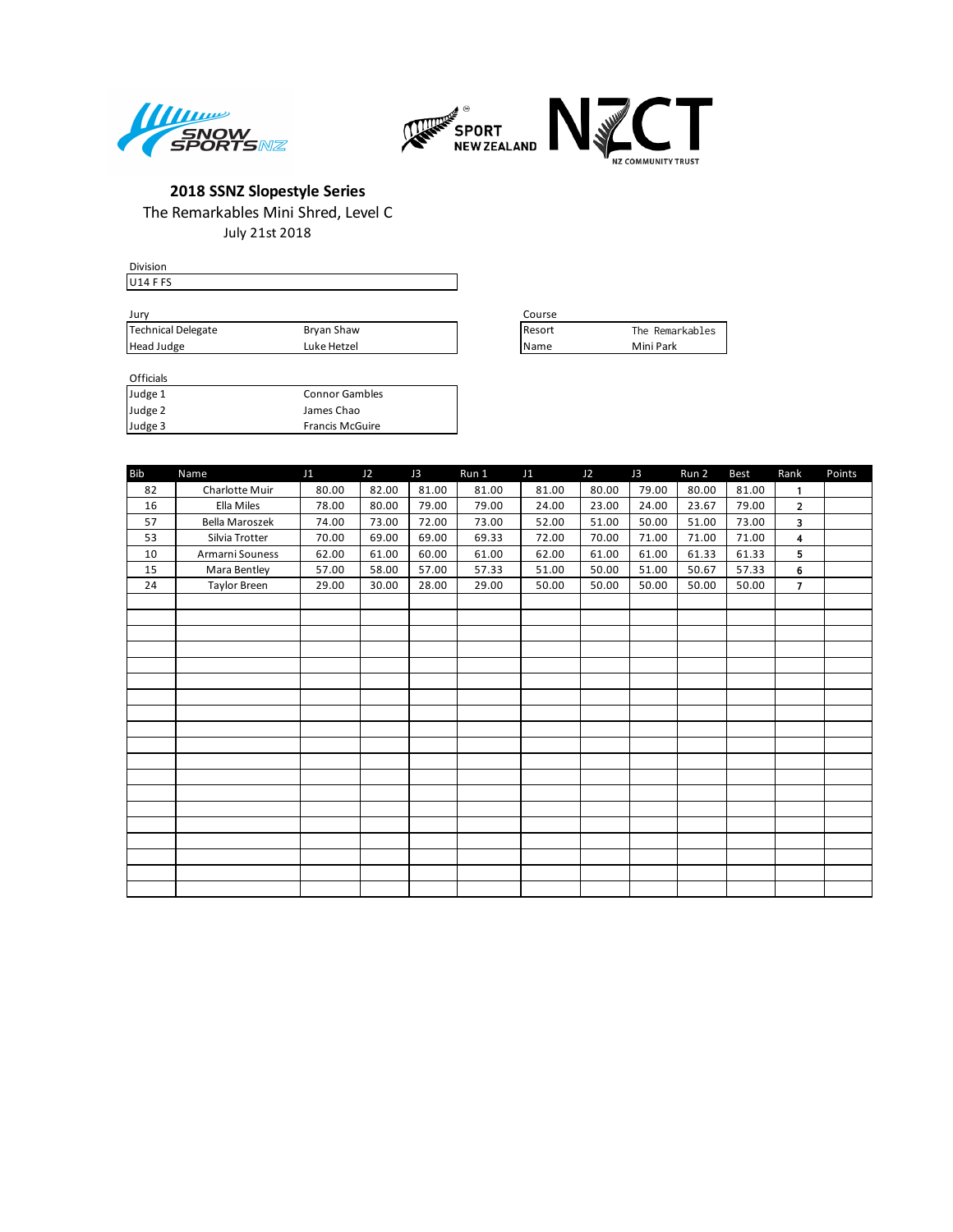



July 21st 2018

| Course          |                 |
|-----------------|-----------------|
| <b>I</b> Resort | The Remarkables |
| <b>IName</b>    | Mini Park       |
|                 |                 |

| Course |                 |
|--------|-----------------|
| Resort | The Remarkables |
| Name   | Mini Park       |

| ------- |                        |
|---------|------------------------|
| Judge 1 | <b>Connor Gambles</b>  |
| Judge 2 | James Chao             |
| Judge 3 | <b>Francis McGuire</b> |

| <b>Bib</b> | Name                | J1    | J2    | J3    | Run 1 | J1    | J2    | J3    | Run 2 | <b>Best</b> | Rank           | Points |
|------------|---------------------|-------|-------|-------|-------|-------|-------|-------|-------|-------------|----------------|--------|
| 97         | Cam Melville Ives   | 93.00 | 93.00 | 92.00 | 92.67 | 74.00 | 73.00 | 74.00 | 73.67 | 92.67       | $\mathbf{1}$   |        |
| 25         | Txema Mazet Brown   | 87.00 | 87.00 | 85.00 | 86.33 | 22.00 | 22.00 | 22.00 | 22.00 | 86.33       | $\overline{2}$ |        |
| 47         | Seth Carleton       | 33.00 | 31.00 | 32.00 | 32.00 | 78.00 | 79.00 | 80.00 | 79.00 | 79.00       | 3              |        |
| 62         | <b>Toby Simpson</b> | 80.00 | 78.00 | 78.00 | 78.67 | 64.00 | 63.00 | 64.00 | 63.67 | 78.67       | 4              |        |
| 5          | Leeto Hughes        | 24.00 | 23.00 | 24.00 | 23.67 | 69.00 | 69.00 | 69.00 | 69.00 | 69.00       | 5              |        |
| 95         | Eli Hughes          | 32.00 | 32.00 | 31.00 | 31.67 | 67.00 | 69.00 | 68.00 | 68.00 | 68.00       | 6              |        |
| 46         | Jalen Carleton      | 29.00 | 29.00 | 28.00 | 28.67 | 67.00 | 66.00 | 67.00 | 66.67 | 66.67       | $\overline{7}$ |        |
| 31         | Milo Hyndman        | 22.00 | 22.00 | 22.00 | 22.00 | 54.00 | 53.00 | 53.00 | 53.33 | 53.33       | 8              |        |
| 63         | Jayden Spence       | 36.00 | 37.00 | 35.00 | 36.00 |       |       |       | 0.00  | 36.00       | 9              |        |
|            |                     |       |       |       |       |       |       |       |       |             |                |        |
|            |                     |       |       |       |       |       |       |       |       |             |                |        |
|            |                     |       |       |       |       |       |       |       |       |             |                |        |
|            |                     |       |       |       |       |       |       |       |       |             |                |        |
|            |                     |       |       |       |       |       |       |       |       |             |                |        |
|            |                     |       |       |       |       |       |       |       |       |             |                |        |
|            |                     |       |       |       |       |       |       |       |       |             |                |        |
|            |                     |       |       |       |       |       |       |       |       |             |                |        |
|            |                     |       |       |       |       |       |       |       |       |             |                |        |
|            |                     |       |       |       |       |       |       |       |       |             |                |        |
|            |                     |       |       |       |       |       |       |       |       |             |                |        |
|            |                     |       |       |       |       |       |       |       |       |             |                |        |
|            |                     |       |       |       |       |       |       |       |       |             |                |        |
|            |                     |       |       |       |       |       |       |       |       |             |                |        |
|            |                     |       |       |       |       |       |       |       |       |             |                |        |
|            |                     |       |       |       |       |       |       |       |       |             |                |        |
|            |                     |       |       |       |       |       |       |       |       |             |                |        |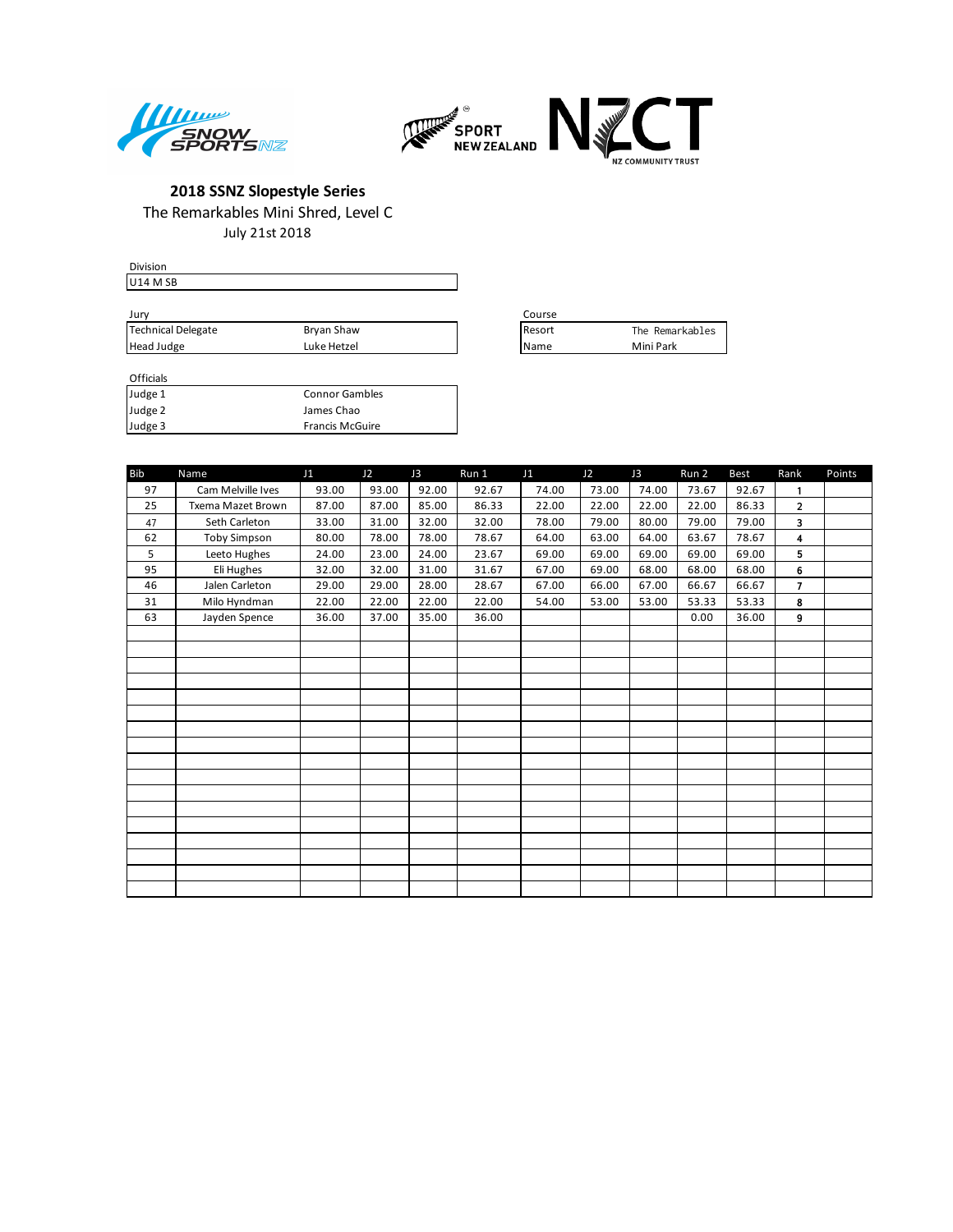



July 21st 2018

| Division           |             |                 |                 |
|--------------------|-------------|-----------------|-----------------|
| $ U14$ FSB         |             |                 |                 |
|                    |             |                 |                 |
| Jury               |             | Course          |                 |
| Technical Delegate | Bryan Shaw  | <b>I</b> Resort | The Remarkables |
| Head Judge         | Luke Hetzel | <b>I</b> Name   | Mini Park       |

| Course |                 |
|--------|-----------------|
| Resort | The Remarkables |
| Name   | Mini Park       |

| Bib | Name           | J1    | J2    | J3    | Run 1 | J1    | J2    | J3    | Run 2 | <b>Best</b> | Rank           | Points |
|-----|----------------|-------|-------|-------|-------|-------|-------|-------|-------|-------------|----------------|--------|
| 48  | Brooke Hansen  | 72.00 | 70.00 | 70.00 | 70.67 | 25.00 | 26.00 | 24.00 | 25.00 | 70.67       | $\mathbf{1}$   |        |
| 33  | Eliana Collins | 64.00 | 65.00 | 64.00 | 64.33 | 69.00 | 69.00 | 69.00 | 69.00 | 69.00       | $\overline{2}$ |        |
|     |                |       |       |       |       |       |       |       |       |             |                |        |
|     |                |       |       |       |       |       |       |       |       |             |                |        |
|     |                |       |       |       |       |       |       |       |       |             |                |        |
|     |                |       |       |       |       |       |       |       |       |             |                |        |
|     |                |       |       |       |       |       |       |       |       |             |                |        |
|     |                |       |       |       |       |       |       |       |       |             |                |        |
|     |                |       |       |       |       |       |       |       |       |             |                |        |
|     |                |       |       |       |       |       |       |       |       |             |                |        |
|     |                |       |       |       |       |       |       |       |       |             |                |        |
|     |                |       |       |       |       |       |       |       |       |             |                |        |
|     |                |       |       |       |       |       |       |       |       |             |                |        |
|     |                |       |       |       |       |       |       |       |       |             |                |        |
|     |                |       |       |       |       |       |       |       |       |             |                |        |
|     |                |       |       |       |       |       |       |       |       |             |                |        |
|     |                |       |       |       |       |       |       |       |       |             |                |        |
|     |                |       |       |       |       |       |       |       |       |             |                |        |
|     |                |       |       |       |       |       |       |       |       |             |                |        |
|     |                |       |       |       |       |       |       |       |       |             |                |        |
|     |                |       |       |       |       |       |       |       |       |             |                |        |
|     |                |       |       |       |       |       |       |       |       |             |                |        |
|     |                |       |       |       |       |       |       |       |       |             |                |        |
|     |                |       |       |       |       |       |       |       |       |             |                |        |
|     |                |       |       |       |       |       |       |       |       |             |                |        |
|     |                |       |       |       |       |       |       |       |       |             |                |        |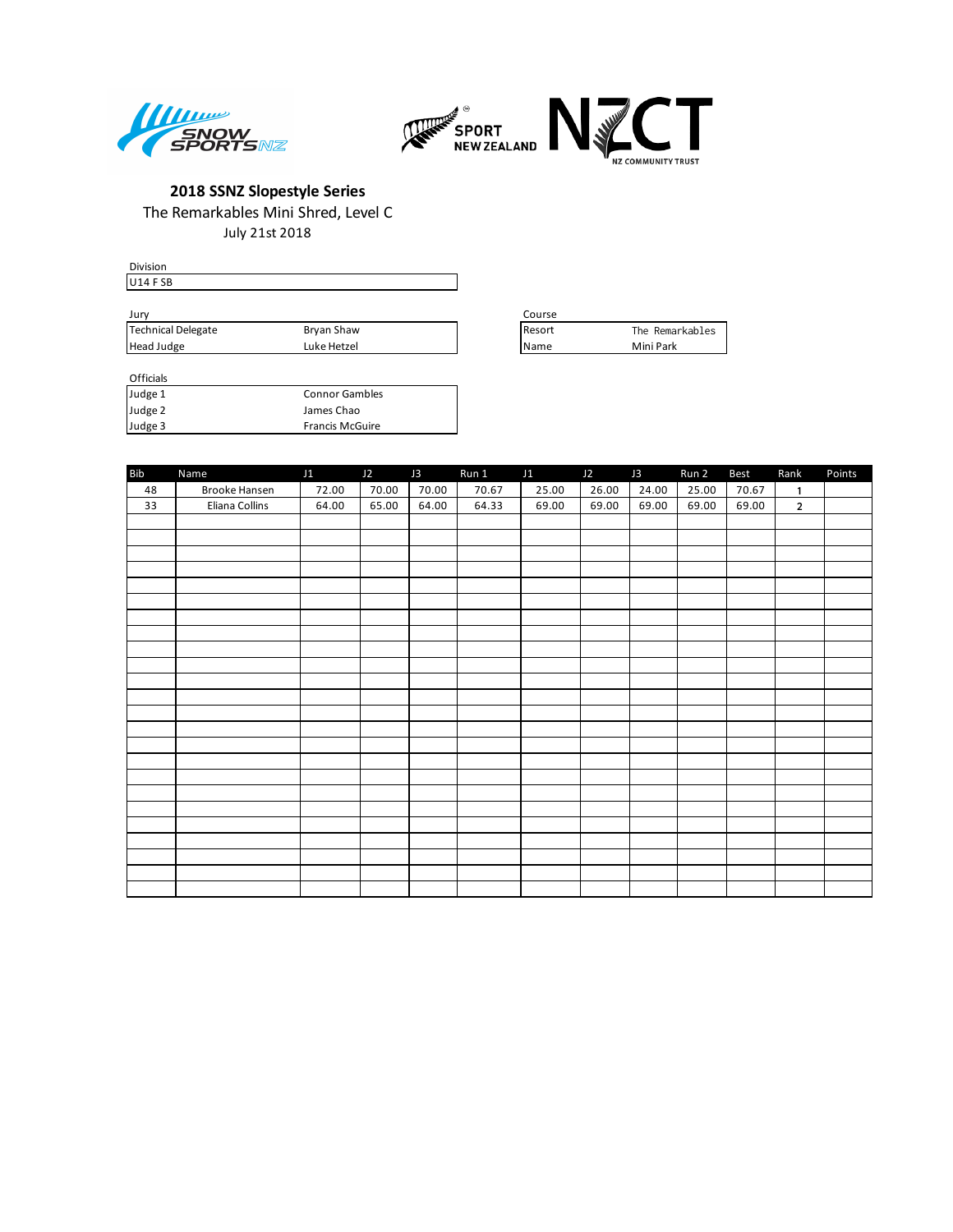



July 21st 2018

| <b>Division</b>    |             |                 |                 |
|--------------------|-------------|-----------------|-----------------|
| <b>U11 MFS</b>     |             |                 |                 |
|                    |             |                 |                 |
| Jurv               |             | Course          |                 |
| Technical Delegate | Bryan Shaw  | <b>I</b> Resort | The Remarkables |
| Head Judge         | Luke Hetzel | <b>IName</b>    | Mini Park       |

| Course |                 |
|--------|-----------------|
| Resort | The Remarkables |
| Name   | Mini Park       |

| <b>UILLIGIS</b> |                        |
|-----------------|------------------------|
| Judge 1         | <b>Connor Gambles</b>  |
| Judge 2         | James Chao             |
| Judge 3         | <b>Francis McGuire</b> |

| <b>Bib</b> | Name              | J1    | J2    | J3    | Run 1 | J1    | J2    | J3    | Run 2 | <b>Best</b> | Rank           | Points |
|------------|-------------------|-------|-------|-------|-------|-------|-------|-------|-------|-------------|----------------|--------|
| 23         | Liam Richards     | 84.00 | 82.00 | 83.00 | 83.00 | 92.00 | 92.00 | 92.00 | 92.00 | 92.00       | 1              |        |
| 28         | Theo Riddle       | 66.00 | 69.00 | 68.00 | 67.67 | 32.00 | 30.00 | 31.00 | 31.00 | 67.67       | $\overline{2}$ |        |
| 51         | Jake Riddle       | 65.00 | 69.00 | 65.00 | 66.33 | 63.00 | 64.00 | 64.00 | 63.67 | 66.33       | 3              |        |
| 64         | Cooper Breen      | 58.00 | 59.00 | 58.00 | 58.33 | 65.00 | 66.00 | 64.00 | 65.00 | 65.00       | 4              |        |
| 18         | Ollie Barnes      | 64.00 | 64.00 | 63.00 | 63.67 | 65.00 | 65.00 | 64.00 | 64.67 | 64.67       | 5              |        |
| 21         | Malik Boat Wright | 10.00 | 10.00 | 10.00 | 10.00 | 63.00 | 65.00 | 64.00 | 64.00 | 64.00       | 6              |        |
| 20         | George Reddell    | 63.00 | 63.00 | 62.00 | 62.67 | 31.00 | 30.00 | 31.00 | 30.67 | 62.67       | $\overline{7}$ |        |
| 51         | Alex Stalker      | 59.00 | 61.00 | 59.00 | 59.67 | 61.00 | 62.00 | 60.00 | 61.00 | 61.00       | 8              |        |
| 41         | Charlie Hansen    | 50.00 | 51.00 | 50.00 | 50.33 | 57.00 | 58.00 | 58.00 | 57.67 | 57.67       | 9              |        |
| 16         | Sam Wilton        | 55.00 | 57.00 | 56.00 | 56.00 | 55.00 | 57.00 | 56.00 | 56.00 | 56.00       | 10             |        |
| 13         | Flynn Cutter      | 48.00 | 51.00 | 49.00 | 49.33 |       |       |       | 0.00  | 49.33       | 11             |        |
|            |                   |       |       |       | 0.00  |       |       |       | 0.00  | 0.00        | 12             |        |
|            |                   |       |       |       | 0.00  |       |       |       | 0.00  | 0.00        | 12             |        |
|            |                   |       |       |       | 0.00  |       |       |       | 0.00  | 0.00        | 12             |        |
|            |                   |       |       |       | 0.00  |       |       |       | 0.00  | 0.00        | 12             |        |
|            |                   |       |       |       | 0.00  |       |       |       | 0.00  | 0.00        | 12             |        |
|            |                   |       |       |       | 0.00  |       |       |       | 0.00  | 0.00        | 12             |        |
|            |                   |       |       |       | 0.00  |       |       |       | 0.00  | 0.00        | 12             |        |
|            |                   |       |       |       | 0.00  |       |       |       | 0.00  | 0.00        | 12             |        |
|            |                   |       |       |       | 0.00  |       |       |       | 0.00  | 0.00        | 12             |        |
|            |                   |       |       |       | 0.00  |       |       |       | 0.00  | 0.00        | 12             |        |
|            |                   |       |       |       | 0.00  |       |       |       | 0.00  | 0.00        | 12             |        |
|            |                   |       |       |       | 0.00  |       |       |       | 0.00  | 0.00        | 12             |        |
|            |                   |       |       |       | 0.00  |       |       |       | 0.00  | 0.00        | 12             |        |
|            |                   |       |       |       | 0.00  |       |       |       | 0.00  | 0.00        | 12             |        |
|            |                   |       |       |       | 0.00  |       |       |       | 0.00  | 0.00        | 12             |        |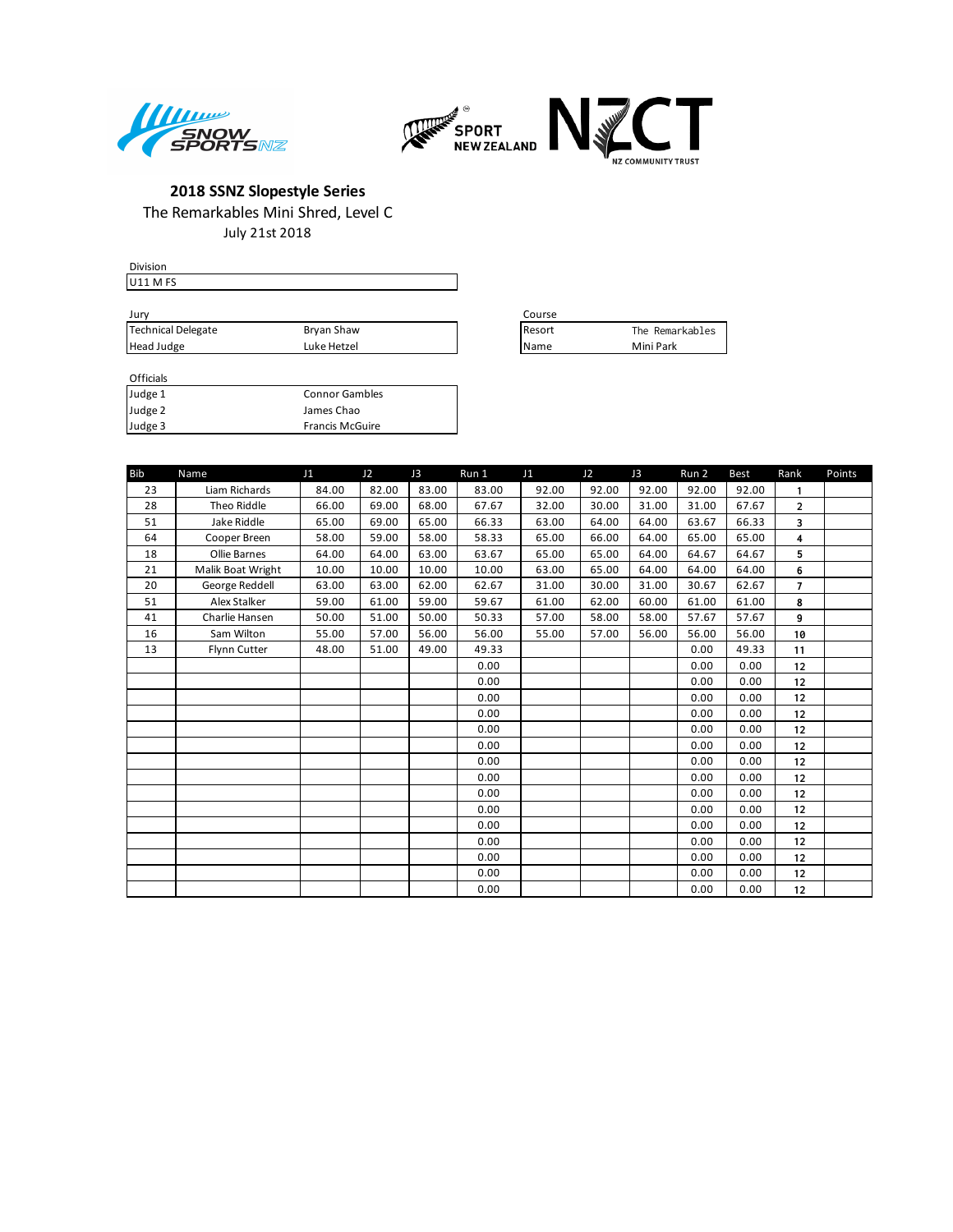



July 21st 2018

| <b>Division</b>    |             |                 |                 |
|--------------------|-------------|-----------------|-----------------|
| $ U11$ F FS        |             |                 |                 |
|                    |             |                 |                 |
| Jury               |             | Course          |                 |
| Technical Delegate | Bryan Shaw  | <b>I</b> Resort | The Remarkables |
| Head Judge         | Luke Hetzel | <b>IName</b>    | Mini Park       |

| Course         |                 |
|----------------|-----------------|
| <b>IResort</b> | The Remarkables |
| Name           | Mini Park       |

| Judge 1 | <b>Connor Gambles</b>  |
|---------|------------------------|
| Judge 2 | James Chao             |
| Judge 3 | <b>Francis McGuire</b> |

| <b>Bib</b> | Name                | J1    | J2    | J3    | Run 1 | J1    | J2    | J3    | Run 2 | Best  | Rank           | Points |
|------------|---------------------|-------|-------|-------|-------|-------|-------|-------|-------|-------|----------------|--------|
| 19         | Olivia Hein         | 71.00 | 75.00 | 72.00 | 72.67 | 75.00 | 76.00 | 74.00 | 75.00 | 75.00 | $\mathbf{1}$   |        |
| 35         | Zora Legnavsky      | 67.00 | 71.00 | 69.00 | 69.00 | 65.00 | 67.00 | 66.00 | 66.00 | 69.00 | $\overline{2}$ |        |
| 61         | Charlotte Humpureys | 62.00 | 65.00 | 62.00 | 63.00 | 58.00 | 60.00 | 57.00 | 58.33 | 63.00 | 3              |        |
| 52         | Jessica Downer      | 60.00 | 62.00 | 60.00 | 60.67 | 15.00 | 15.00 | 15.00 | 15.00 | 60.67 | 4              |        |
| 30         | Madeleine Disbrowe  | 58.00 | 59.00 | 59.00 | 58.67 | 59.00 | 60.00 | 60.00 | 59.67 | 59.67 | 5              |        |
| 22         | Violet Smillie      | 51.00 | 52.00 | 52.00 | 51.67 | 52.00 | 53.00 | 53.00 | 52.67 | 52.67 | 6              |        |
|            |                     |       |       |       |       |       |       |       |       |       |                |        |
|            |                     |       |       |       |       |       |       |       |       |       |                |        |
|            |                     |       |       |       |       |       |       |       |       |       |                |        |
|            |                     |       |       |       |       |       |       |       |       |       |                |        |
|            |                     |       |       |       |       |       |       |       |       |       |                |        |
|            |                     |       |       |       |       |       |       |       |       |       |                |        |
|            |                     |       |       |       |       |       |       |       |       |       |                |        |
|            |                     |       |       |       |       |       |       |       |       |       |                |        |
|            |                     |       |       |       |       |       |       |       |       |       |                |        |
|            |                     |       |       |       |       |       |       |       |       |       |                |        |
|            |                     |       |       |       |       |       |       |       |       |       |                |        |
|            |                     |       |       |       |       |       |       |       |       |       |                |        |
|            |                     |       |       |       |       |       |       |       |       |       |                |        |
|            |                     |       |       |       |       |       |       |       |       |       |                |        |
|            |                     |       |       |       |       |       |       |       |       |       |                |        |
|            |                     |       |       |       |       |       |       |       |       |       |                |        |
|            |                     |       |       |       |       |       |       |       |       |       |                |        |
|            |                     |       |       |       |       |       |       |       |       |       |                |        |
|            |                     |       |       |       |       |       |       |       |       |       |                |        |
|            |                     |       |       |       |       |       |       |       |       |       |                |        |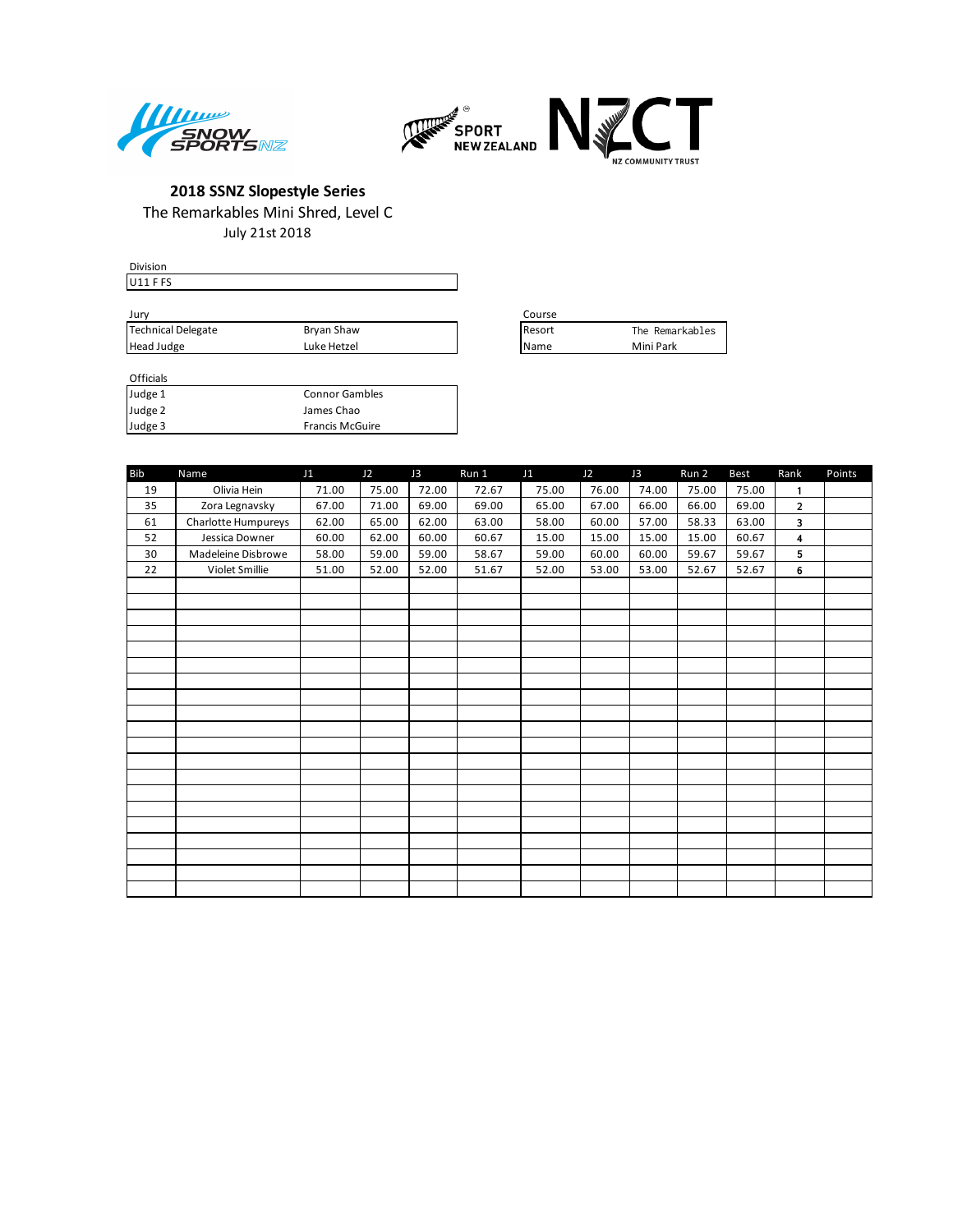



July 21st 2018

| Division           |             |               |                 |
|--------------------|-------------|---------------|-----------------|
| $I$ U11 M SB       |             |               |                 |
|                    |             |               |                 |
| Jury               |             | Course        |                 |
| Technical Delegate | Bryan Shaw  | <b>Resort</b> | The Remarkables |
| Head Judge         | Luke Hetzel | l Name        | Mini Park       |

| Course |                 |
|--------|-----------------|
| Resort | The Remarkables |
| Name   | Mini Park       |

| Judge 1 | <b>Connor Gambles</b>  |
|---------|------------------------|
| Judge 2 | James Chao             |
| Judge 3 | <b>Francis McGuire</b> |

| <b>Bib</b> | Name             | J1    | J2    | J3    | Run 1 | J1    | J2    | J3    | Run 2 | <b>Best</b> | Rank                    | Points |
|------------|------------------|-------|-------|-------|-------|-------|-------|-------|-------|-------------|-------------------------|--------|
| 8          | Joshua Li        | 82.00 | 81.00 | 79.00 | 80.67 | 84.00 | 85.00 | 85.00 | 84.67 | 84.67       | $\mathbf{1}$            |        |
| 59         | Cooper Maroszek  | 54.00 | 54.00 | 52.00 | 53.33 | 67.00 | 67.00 | 67.00 | 67.00 | 67.00       | $\overline{2}$          |        |
| 65         | Austin de Leeuw  | 60.00 | 60.00 | 59.00 | 59.67 | 66.00 | 65.00 | 64.00 | 65.00 | 65.00       | 3                       |        |
| 10         | Flynn Hibbett    | 38.00 | 36.00 | 37.00 | 37.00 | 22.00 | 28.00 | 25.00 | 25.00 | 37.00       | $\overline{\mathbf{4}}$ |        |
| 36         | Noah White       | 35.00 | 35.00 | 36.00 | 35.33 | 33.00 | 29.00 | 34.00 | 32.00 | 35.33       | 5                       |        |
| 38         | Otis Clarborough | 33.00 | 33.00 | 32.00 | 32.67 |       |       |       | 0.00  | 32.67       | 6                       |        |
|            |                  |       |       |       |       |       |       |       |       |             |                         |        |
|            |                  |       |       |       |       |       |       |       |       |             |                         |        |
|            |                  |       |       |       |       |       |       |       |       |             |                         |        |
|            |                  |       |       |       |       |       |       |       |       |             |                         |        |
|            |                  |       |       |       |       |       |       |       |       |             |                         |        |
|            |                  |       |       |       |       |       |       |       |       |             |                         |        |
|            |                  |       |       |       |       |       |       |       |       |             |                         |        |
|            |                  |       |       |       |       |       |       |       |       |             |                         |        |
|            |                  |       |       |       |       |       |       |       |       |             |                         |        |
|            |                  |       |       |       |       |       |       |       |       |             |                         |        |
|            |                  |       |       |       |       |       |       |       |       |             |                         |        |
|            |                  |       |       |       |       |       |       |       |       |             |                         |        |
|            |                  |       |       |       |       |       |       |       |       |             |                         |        |
|            |                  |       |       |       |       |       |       |       |       |             |                         |        |
|            |                  |       |       |       |       |       |       |       |       |             |                         |        |
|            |                  |       |       |       |       |       |       |       |       |             |                         |        |
|            |                  |       |       |       |       |       |       |       |       |             |                         |        |
|            |                  |       |       |       |       |       |       |       |       |             |                         |        |
|            |                  |       |       |       |       |       |       |       |       |             |                         |        |
|            |                  |       |       |       |       |       |       |       |       |             |                         |        |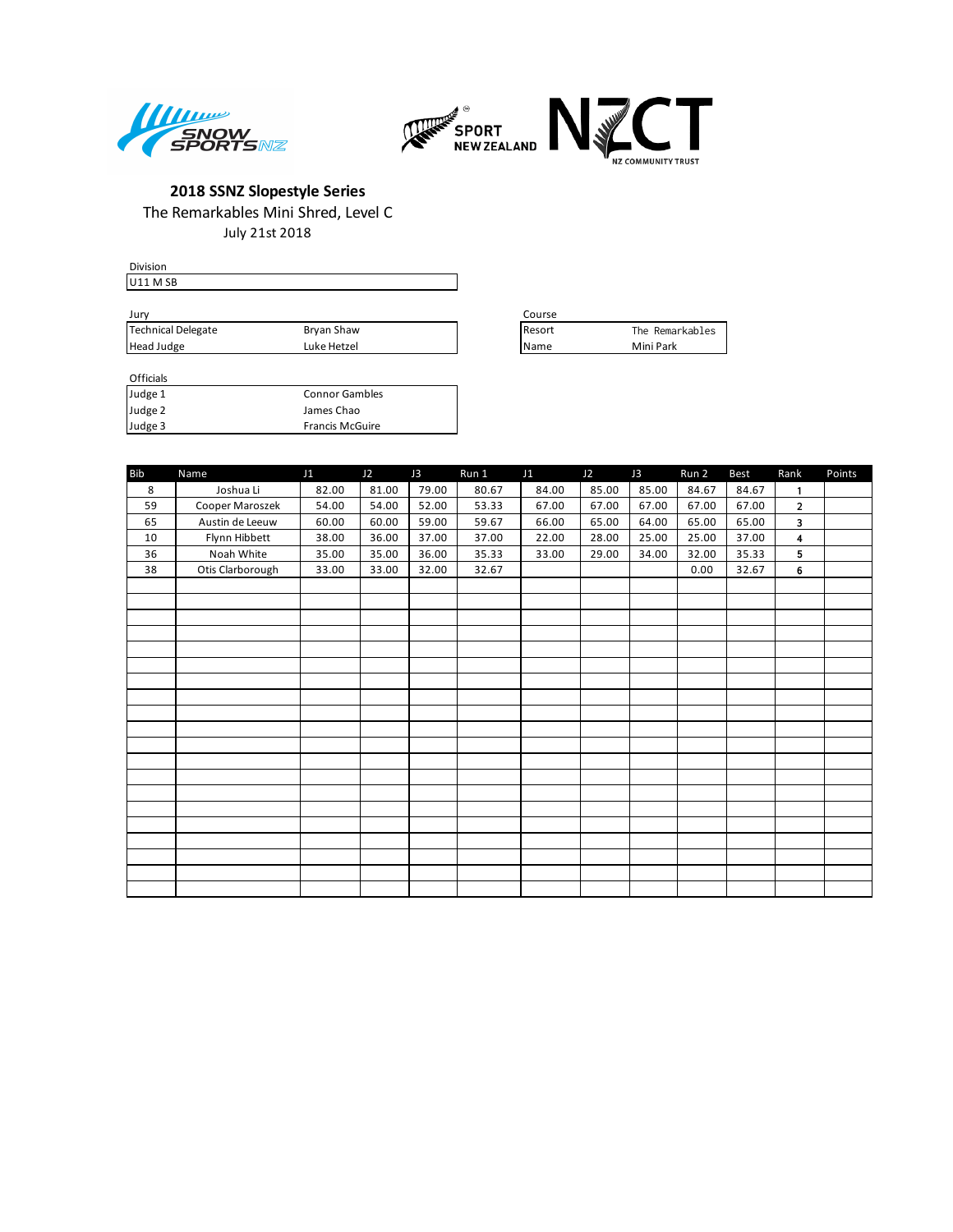



July 21st 2018

| Division           |             |                 |                 |
|--------------------|-------------|-----------------|-----------------|
| $ U11$ FSB         |             |                 |                 |
|                    |             |                 |                 |
| Jury               |             | Course          |                 |
| Technical Delegate | Bryan Shaw  | <b>I</b> Resort | The Remarkables |
| Head Judge         | Luke Hetzel | <b>I</b> Name   | Mini Park       |

| Course |                 |
|--------|-----------------|
| Resort | The Remarkables |
| Name   | Mini Park       |

| Bib | Name              | J1    | J2    | J3    | Run 1 | J1    | J2    | J3    | Run 2 | <b>Best</b> | Rank                    | Points |
|-----|-------------------|-------|-------|-------|-------|-------|-------|-------|-------|-------------|-------------------------|--------|
| 40  | Ava Beer          | 67.00 | 69.00 | 69.00 | 68.33 | 63.00 | 67.00 | 67.00 | 65.67 | 68.33       | $\mathbf{1}$            |        |
| 17  | Emma Campbell     | 53.00 | 51.00 | 51.00 | 51.67 | 51.00 | 47.00 | 47.00 | 48.33 | 51.67       | $\overline{2}$          |        |
| 39  | Erin Bonnar       | 45.00 | 45.00 | 42.00 | 44.00 | 27.00 | 20.00 | 25.00 | 24.00 | 44.00       | 3                       |        |
| 48  | Scarlett Blundell | 22.00 | 21.00 | 20.00 | 21.00 | 24.00 | 23.00 | 24.00 | 23.67 | 23.67       | $\overline{\mathbf{4}}$ |        |
|     |                   |       |       |       |       |       |       |       |       |             |                         |        |
|     |                   |       |       |       |       |       |       |       |       |             |                         |        |
|     |                   |       |       |       |       |       |       |       |       |             |                         |        |
|     |                   |       |       |       |       |       |       |       |       |             |                         |        |
|     |                   |       |       |       |       |       |       |       |       |             |                         |        |
|     |                   |       |       |       |       |       |       |       |       |             |                         |        |
|     |                   |       |       |       |       |       |       |       |       |             |                         |        |
|     |                   |       |       |       |       |       |       |       |       |             |                         |        |
|     |                   |       |       |       |       |       |       |       |       |             |                         |        |
|     |                   |       |       |       |       |       |       |       |       |             |                         |        |
|     |                   |       |       |       |       |       |       |       |       |             |                         |        |
|     |                   |       |       |       |       |       |       |       |       |             |                         |        |
|     |                   |       |       |       |       |       |       |       |       |             |                         |        |
|     |                   |       |       |       |       |       |       |       |       |             |                         |        |
|     |                   |       |       |       |       |       |       |       |       |             |                         |        |
|     |                   |       |       |       |       |       |       |       |       |             |                         |        |
|     |                   |       |       |       |       |       |       |       |       |             |                         |        |
|     |                   |       |       |       |       |       |       |       |       |             |                         |        |
|     |                   |       |       |       |       |       |       |       |       |             |                         |        |
|     |                   |       |       |       |       |       |       |       |       |             |                         |        |
|     |                   |       |       |       |       |       |       |       |       |             |                         |        |
|     |                   |       |       |       |       |       |       |       |       |             |                         |        |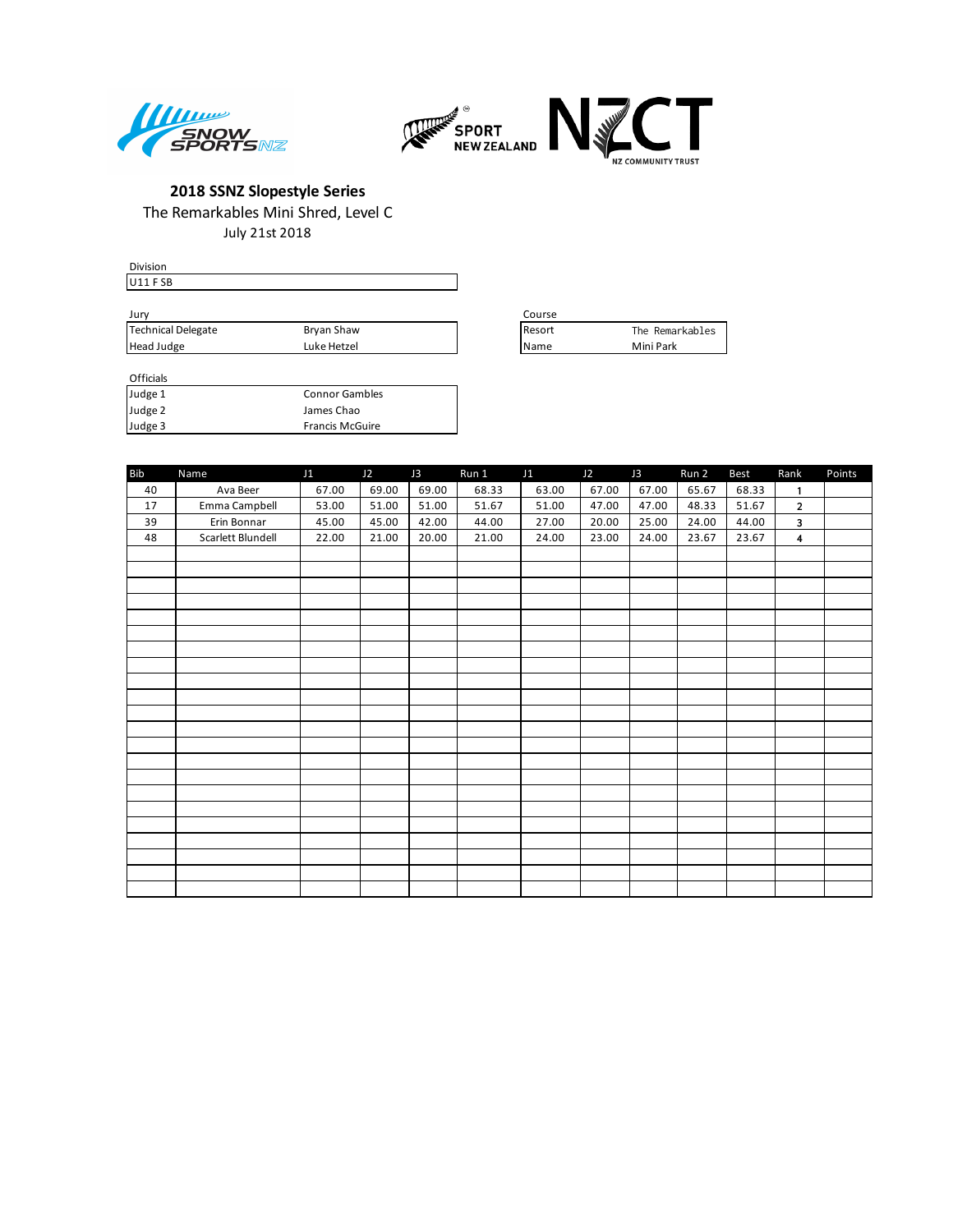



July 21st 2018

| <b>Division</b>    |             |                 |                 |
|--------------------|-------------|-----------------|-----------------|
| <b>U8 M FS</b>     |             |                 |                 |
|                    |             |                 |                 |
| Jury               |             | Course          |                 |
| Technical Delegate | Bryan Shaw  | <b>I</b> Resort | The Remarkables |
| Head Judge         | Luke Hetzel | <b>IName</b>    | Mini Park       |

| Course |                 |
|--------|-----------------|
| Resort | The Remarkables |
| Name   | Mini Park       |

| <b>Bib</b> | Name       | J1    | J2    | J3    | Run 1 | J1    | J2    | J3    | Run 2 | <b>Best</b> | Rank                    | Points |
|------------|------------|-------|-------|-------|-------|-------|-------|-------|-------|-------------|-------------------------|--------|
| 92         | Riley Hein | 42.00 | 39.00 | 40.00 | 40.33 | 43.00 | 43.00 | 42.00 | 42.67 | 42.67       | 1                       |        |
|            |            |       |       |       | 0.00  |       |       |       | 0.00  | 0.00        | $\overline{2}$          |        |
|            |            |       |       |       | 0.00  |       |       |       | 0.00  | 0.00        | $\overline{2}$          |        |
|            |            |       |       |       | 0.00  |       |       |       | 0.00  | 0.00        | $\overline{2}$          |        |
|            |            |       |       |       | 0.00  |       |       |       | 0.00  | 0.00        | $\overline{2}$          |        |
|            |            |       |       |       | 0.00  |       |       |       | 0.00  | 0.00        | $\overline{\mathbf{c}}$ |        |
|            |            |       |       |       | 0.00  |       |       |       | 0.00  | 0.00        | $\overline{2}$          |        |
|            |            |       |       |       | 0.00  |       |       |       | 0.00  | 0.00        | $\overline{2}$          |        |
|            |            |       |       |       | 0.00  |       |       |       | 0.00  | 0.00        | $\overline{2}$          |        |
|            |            |       |       |       | 0.00  |       |       |       | 0.00  | 0.00        | $\overline{2}$          |        |
|            |            |       |       |       | 0.00  |       |       |       | 0.00  | 0.00        | $\overline{\mathbf{c}}$ |        |
|            |            |       |       |       | 0.00  |       |       |       | 0.00  | 0.00        | $\overline{2}$          |        |
|            |            |       |       |       | 0.00  |       |       |       | 0.00  | 0.00        | $\overline{2}$          |        |
|            |            |       |       |       | 0.00  |       |       |       | 0.00  | 0.00        | $\overline{2}$          |        |
|            |            |       |       |       | 0.00  |       |       |       | 0.00  | 0.00        | $\overline{2}$          |        |
|            |            |       |       |       | 0.00  |       |       |       | 0.00  | 0.00        | $\overline{2}$          |        |
|            |            |       |       |       | 0.00  |       |       |       | 0.00  | 0.00        | $\overline{2}$          |        |
|            |            |       |       |       | 0.00  |       |       |       | 0.00  | 0.00        | $\overline{2}$          |        |
|            |            |       |       |       | 0.00  |       |       |       | 0.00  | 0.00        | $\overline{\mathbf{c}}$ |        |
|            |            |       |       |       | 0.00  |       |       |       | 0.00  | 0.00        | $\overline{\mathbf{c}}$ |        |
|            |            |       |       |       | 0.00  |       |       |       | 0.00  | 0.00        | $\overline{2}$          |        |
|            |            |       |       |       | 0.00  |       |       |       | 0.00  | 0.00        | $\overline{2}$          |        |
|            |            |       |       |       | 0.00  |       |       |       | 0.00  | 0.00        | $\overline{2}$          |        |
|            |            |       |       |       | 0.00  |       |       |       | 0.00  | 0.00        | $\overline{\mathbf{c}}$ |        |
|            |            |       |       |       | 0.00  |       |       |       | 0.00  | 0.00        | $\overline{\mathbf{2}}$ |        |
|            |            |       |       |       | 0.00  |       |       |       | 0.00  | 0.00        | $\overline{2}$          |        |